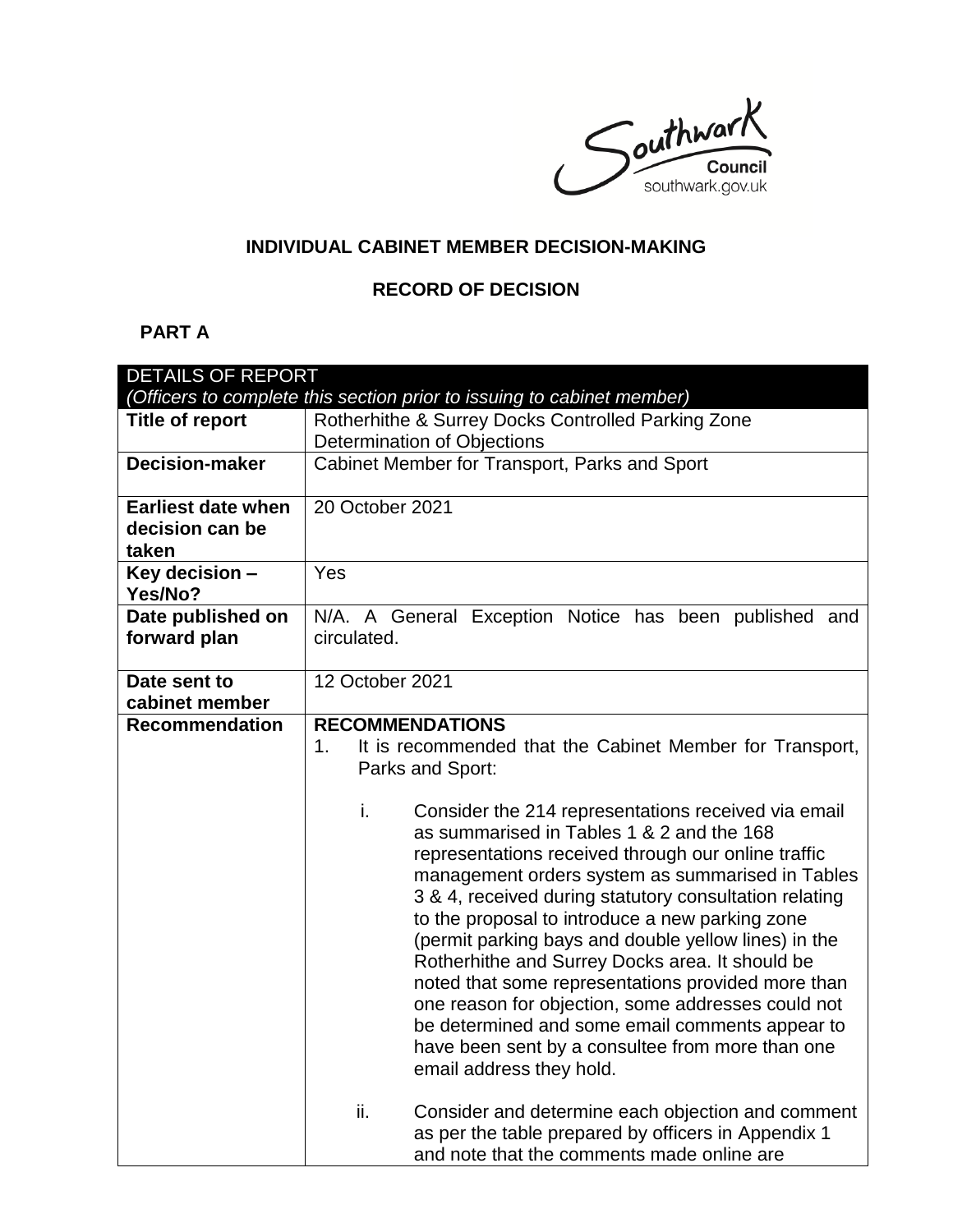|      | available to the Cabinet Member for viewing in<br>Appendix 4                                                                                                                                                                                      |
|------|---------------------------------------------------------------------------------------------------------------------------------------------------------------------------------------------------------------------------------------------------|
| iii. | Instruct officers to write to each person who made<br>representations to inform them of the council's<br>decision.                                                                                                                                |
| iv.  | Instruct officers to proceed with installation of a<br>parking zone in the Rotherhithe & Surrey Docks area<br>operating from Monday to Friday between 8.30am<br>and 6.30pm as per the Individual Decision Making<br>report agreed on 20 Nov 2019. |
| v.   | Instruct officers to make the necessary Traffic<br>Management Order.                                                                                                                                                                              |
|      |                                                                                                                                                                                                                                                   |

| <b>ORIGINATING AUTHOR'S DETAILS</b><br>(Officers to complete this section prior to issuing to cabinet member) |                                                               |  |  |
|---------------------------------------------------------------------------------------------------------------|---------------------------------------------------------------|--|--|
| <b>Lead officer</b>                                                                                           | Caroline Bruce, Strategic Director of Environment and Leisure |  |  |
| <b>Report author</b>                                                                                          | Malcolm Harris - Parking Engineer                             |  |  |
|                                                                                                               | Dale Foden - Head of Highways                                 |  |  |
| <b>Contact Number</b>                                                                                         | 020 7525 2461                                                 |  |  |

#### **PART B**

*(Cabinet member to complete this section)* 

# **DECISION(S)**

I agree with the representations

## **REASONS FOR DECISION**

As set out in the report

#### **ALTERNATIVE OPTIONS CONSIDERED**

As set out in the report

# **REPRESENTATIONS RECEIVED**

N/A

# **ADDITIONAL ADVICE RECEIVED**

N/A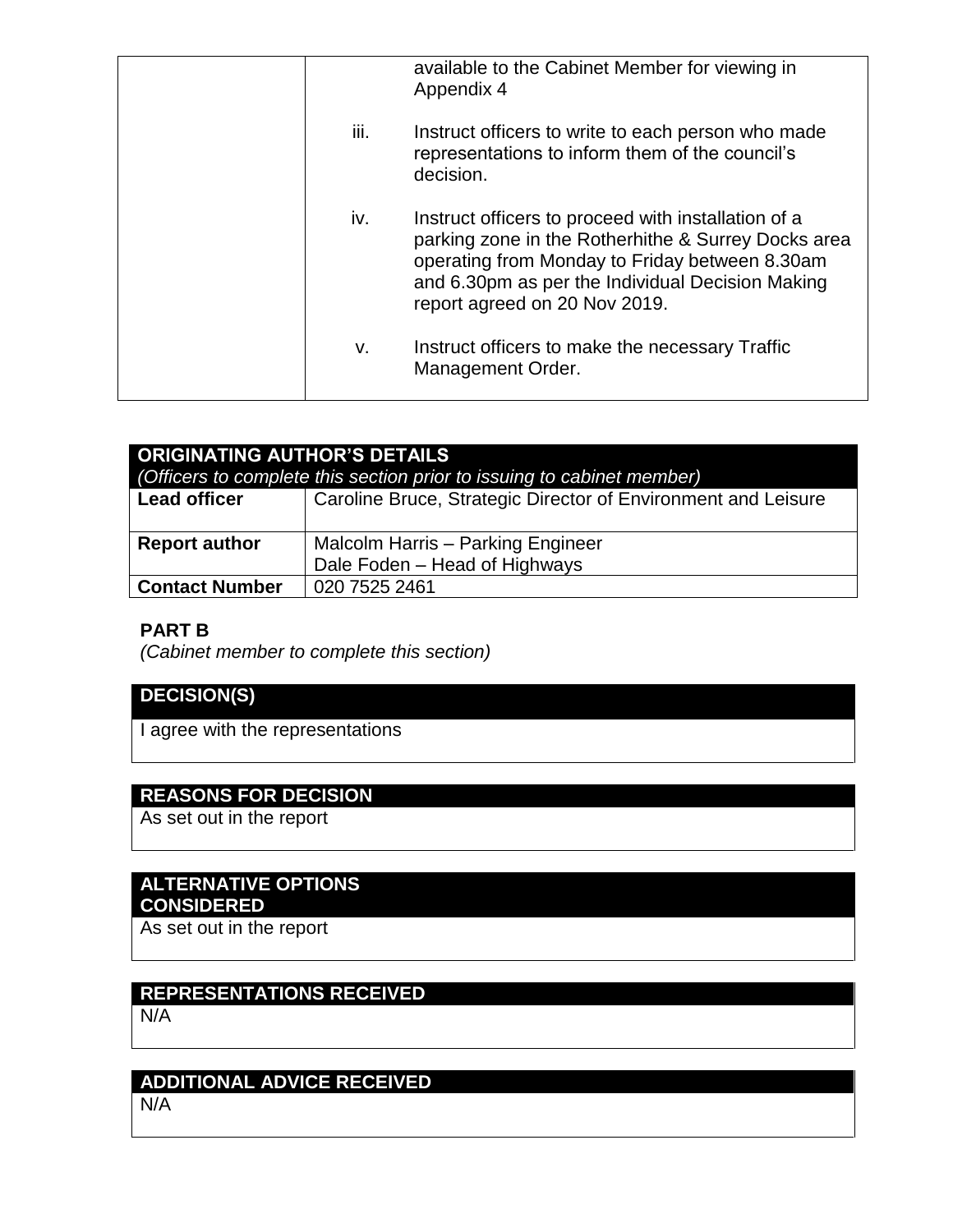#### **ANY INTERESTS DECLARED**

*Note: If the decision-maker has a disclosable pecuniary interest in the matter the report must be referred to the full cabinet for decision.*

*Where a cabinet member may discharge a function alone and becomes aware of a disclosable pecuniary interest in a matter being dealt with or to be dealt with by her/him, the cabinet member must notify the monitoring officer of the interest within 28 days and must not take any steps or further steps in the matter.*

*If a member is unsure as to whether an interest is a disclosable pecuniary interest they should contact the governance team for advice.*

#### **DECLARATION**

I approve/reject the recommendations set out in the report.\*

*or*

I approved an alternative course of action set out in Part B.\*

*or*

I have referred this matter to the Full Cabinet for decision.\*

(\* - Please delete as appropriate)

<u>Répersie Rose</u><br>Signed… …. Dated…21/10/2021..

Cabinet Member

Please return completed hard copy of the form to Constitutional Team, 160 Tooley Street, PO BOX 64529, London, SE1P 5LX – tel: 020 7525 7225 fax: 020 7525 7284.